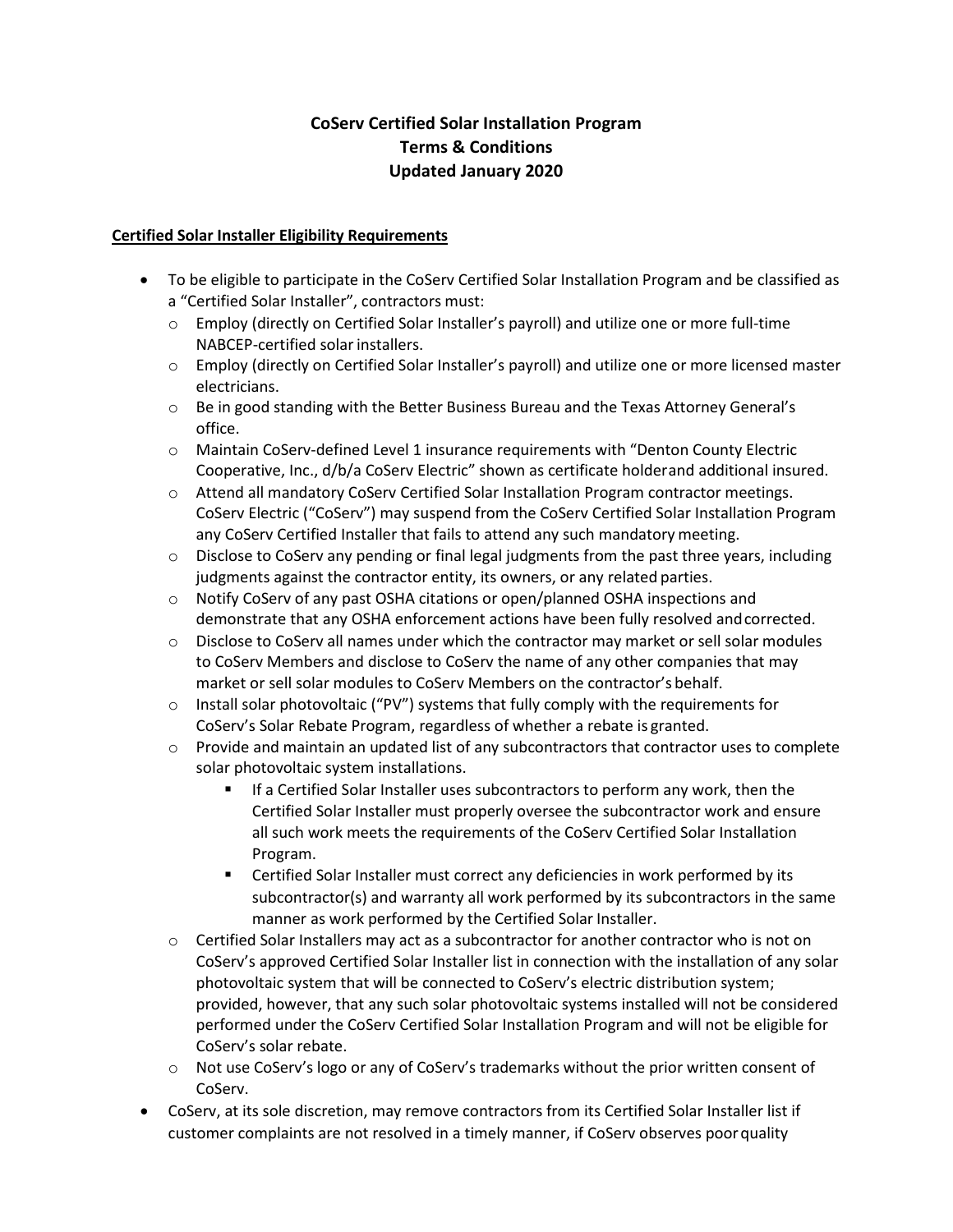installations or work practices, if contractor fails to maintain compliance with these Certified Solar Installer Eligibility Requirements, or if CoServ determines that removal is in the best interest of CoServ and its Members.

- CoServ may review all sales and marketing materials provided by contractors or their agents to CoServ Members. CoServ, at its sole discretion, may remove contractors from the Certified Solar Installer list if CoServ determines that any of the materials are untruthful or misleading, or fail to clearly disclose potential tax or other liabilities that may be placed on Members due to their purchase of the solar system.
- If a Certified Solar Installer needs CoServ to de-energize its facilities in connection with such installer's installation of a solar PV system (including a meter change), then such installer must provide CoServ at least 48-hours' prior written notice of such need. Such notice must be sent to CoServ via email at [solar@coserv.com, a](mailto:solar@coserv.com)nd such notice shall specify the service location and proposed date, outage commencement time and duration of the outage. CoServ shall have the final decision on the timing of any such outage.
- A Certified Solar Installer may be fined, suspended, or removed from the CoServ Certified Solar Installation Program by CoServ if such installer disturbs a CoServ electric meter in any way, including cutting the meter seal. If a Certified Solar Installer finds an electric meter that has been disturbed in any manner, the installer shall notify CoServ immediately and before any work is performed by the installer.
- If a Certified Installer was certified to participate in the program in the previous calendar year but failed to complete at least one certified solar installation during that calendar year, the installer will be removed from the program.

## **Solar Rebate Limitations**

- Solar rebates will be limited to a maximum of:
	- o Residential:
		- $\blacksquare$  \$400/kW for the first 4kW DC
		- \$300/kW for the portion above 4kW DC up to 7kW DC
		- \$200/kW for the portion above 7kW DC up to 10kW DC
		- \$0 for any portion above 10 kW DC
		- A maximum of \$3,100 per residential Member
	- o Commercial:
		- **5300/kW for installations up to 100 kW DC**
		- \$0 for any portion above 100 kW
		- A maximum of \$30,000 per commercial Member
- The maximum rebate amount is cumulative for a specific Member. For instance, if a Member has obtained CoServ solar rebates in prior years, then the dollar amount of prior-year rebates will be counted toward the above maximum limits.
- The amount of the solar rebate per kW may be changed by CoServ at any time in its sole discretion.
- Funds for the CoServ solar rebate program are limited, and rebates will be processed on a firstcome, first-served basis. Once funds are depleted in any given calendar year, CoServ solar rebates will no longer be available in that year.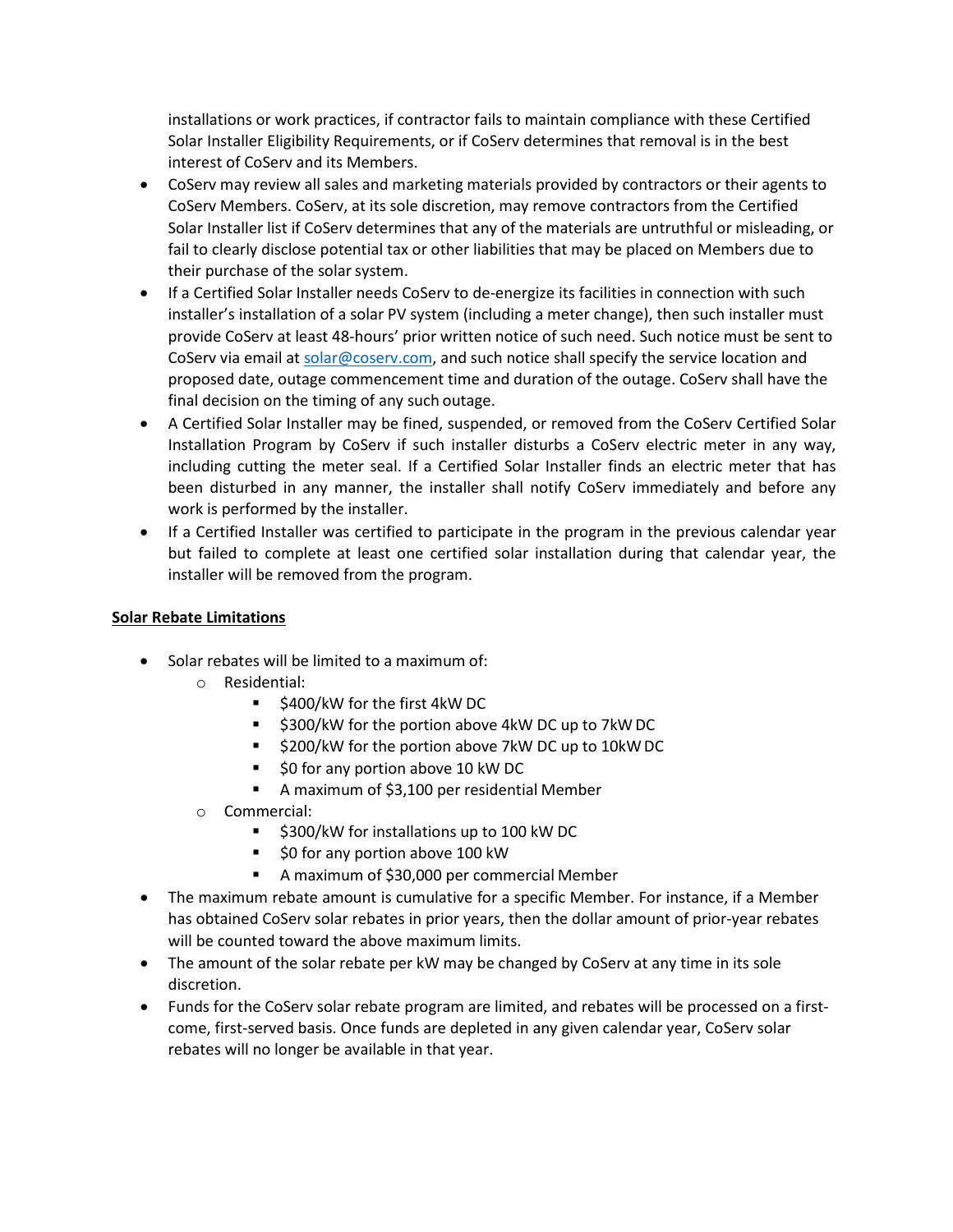## **Solar Rebate Requirements**

To be eligible to receive a solar rebate from CoServ, the following requirements must be met for all solar photovoltaic (PV) installations:

- The property owner must be a Member of CoServ Electric, and the photovoltaic system must be installed on the Member's property within CoServ Electric's service territory.
- The counterparty to the contract signed by the Member for the purchase and installation of a photovoltaic system must be a Certified Solar Installer.
- The PV system must be (i) installed by a Certified Solar Installer, and (ii) approved by any applicable regulatory authority (i.e., municipality, property owners' association, etc.). The Certified Solar Installer shall provide evidence to CoServ of any required approvals.
- All solar rebate applications are to be submitted by the Certified Solar Installer on the Member's behalf.
- Licensed electricians must obtain all permits, be onsite for all electrical work, and either perform or oversee all electrical work.
- An NABCEP-certified installer must review the Solar PV system layout and design prior to submittal and include his/her certification and signature on each layout and designdocument.
- Professional-engineer stamped drawings may be required for any PV systems installed on flat roofs, installed out-of-alignment with contour of roof, or ground-mounted systems.
- The PV system must be attached to a permanent, non-mobile structure, and a permanent meter for electric service must be in place.
- The PV system must be installed on an existing structure that is not new construction.
	- o No solar rebates will be given to home builders or builders of commercial property.
- Major system equipment, including all PV modules, inverters, and meters, must be listed as qualified equipment on the "gosolarcalifornia" websit[e](http://gosolarcalifornia.com/equipment/index.php) [http://gosolarcalifornia.com/equipment/index.php.](http://gosolarcalifornia.com/equipment/index.php)
- All equipment, including panels, inverters, racks, wiring, and metering, must be new.
- All inverters must be "smart" capable, with digital architecture, directional communications capability.
- The Certified Solar Installer must provide a metering socket to allow CoServ to install a Power Production Meter to measure the output of the solar PV system. CoServ shall provide and install the Power Production Meter at no cost to the Certified Solar Installer or the Member.
	- $\circ$  The Power Production Meter must be capable of measuring the output of the solar PV system only, so no loads other than those necessary to operate the solar PV system can be connected between the solar PV system and the Power Production Meter. Allowed loads would include tracking motors, cooling fans, monitoring, or metering directly associated with the solar PV system.
- The Certified Solar Installer must also install a visible disconnect device so that the inverter can be serviced without de-energizing the Power Production Meter. The visible disconnect device must be located within 10 feet, and within plain sight, of the metering socket for the Power Production Meter.
- PV systems must have a minimum 10-year warranty provided by the Certified Solar Installer for performance and defects in workmanship.
- All PV modules must have a minimum 20-year warranty to protect against undue degradation of electric generation output, and all inverters must have a minimum 5-yearwarranty.
- Unless otherwise approved in writing by CoServ, all roof penetrations must be flashed to industry standards.
- Fixed disconnects must be provided on both the AC and DC sides of the inverter, and surge protection is required on the DC side.
- Solar modules must have a generally south or southwest orientation, with all solar panels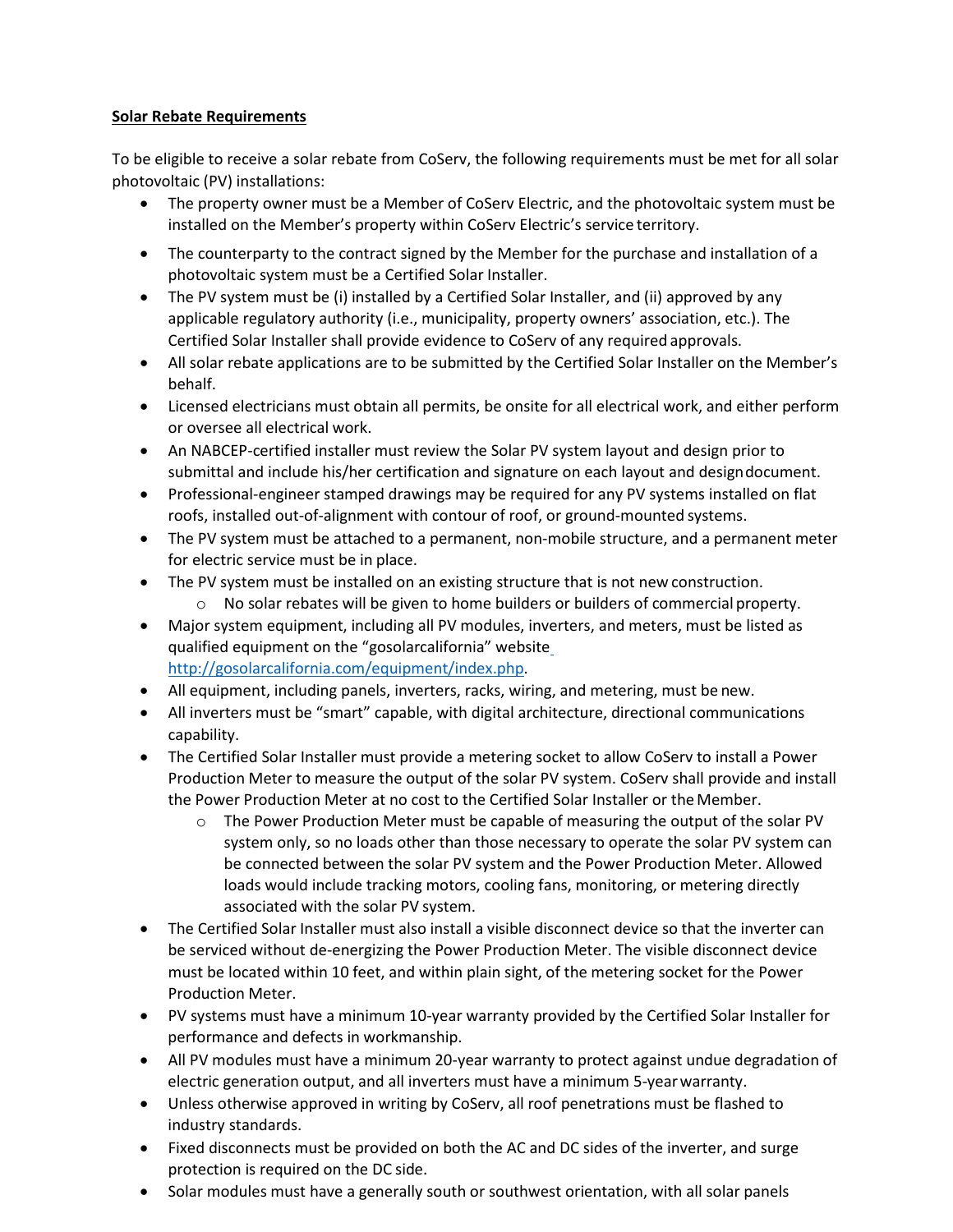qualifying for the rebate having an azimuth between 130 degrees and 290 degrees.

- CoServ, at its sole discretion, may deny a solar rebate to all or portions of a solar system based upon excessive shading or poor orientation of the proposed or as-built solararray.
- For residential solar PV systems, no incentives will be paid to systems sized to produce more than 100% of the peak demand for the residence's annual consumption, based upon the Member's maximum 15-minute electrical consumption over previous 12-month period. (If 12 months' history is not available, CoServ will estimate peak demand based upon similar residences.)
- For commercial solar PV systems, no incentives will be paid to systems sized to produce more than 75% of the peak demand for the site's annual consumption, based upon the Member's maximum 15-minute electrical consumption over previous 12-month period. (If 12 months' history is not available, CoServ will estimate peak demand based upon similarfacilities.)
- For residential solar PV installations, documentation submitted for pre-approval must include the following disclosure forms provided by CoServ and signed by the Member:
	- $\circ$  A Fair Pricing Disclosure Form that shows (i) a range of pricing for typical residential solar PV installations based upon information provided to CoServ regarding residential solar PV installation during the previous calendar year, and (ii) typical energy production from different size solar PV systems.
	- $\circ$  A Net Metering Policy Disclosure Form that informs the Member that the quoted annual or monthly bill savings may depend, in part, on CoServ's current net metering policy and informs the Member that there is no guarantee that the net metering policy will remain the same throughout the life of the solar system.
	- $\circ$  A Standard System Pricing Form, completed with Member-specific information by the Certified Solar Installer, that indicates how the CoServ rebate and other discounts can be applied to the cost of the solar system for purposes of calculating the federal tax credit.
- CoServ, at its election, may obtain any of the above-described disclosure forms directly from its Members.
- Certified Solar Installer must provide copies of all solar sales materials provided to Members to CoServ for CoServ's information and review.
- Following completion of the solar PV installation, the Certified Solar Installer must provide CoServ with a copy of the Member's final invoice.
- Any contracts between the CoServ Member and the Certified Solar Installer must contain a clause allowing the Member to terminate the contract with no obligation (other than as specified below) if the rebate is not approved for any reason, including the possibility that rebate funds may be depleted and no longer available within a given year.
	- $\circ$  If the rebate is not approved and the Member chooses to terminate the contract, the Certified Solar Installer may bill the Member for actual costs incurred prior to the termination date in association with designing the system, provided such actual costs are no more than \$500.
- Certified Solar Installer must follow the Solar Rebate Pre-Approval and Payment Process described below, and no modifications to the home or commercial property related to the solar PV system may begin prior to project pre-approval by CoServ in writing.
- All solar PV installations must comply with the terms and requirements of the current version of the CoServ Distributed Generation Procedures and Guidelines Manual for Members as then in effect (the "DG Manual," which is available at [CoServ DG Manual](https://www.coserv.com/Portals/0/PDFs/Distributed_Generation_Manual.pdf) and the terms of theDG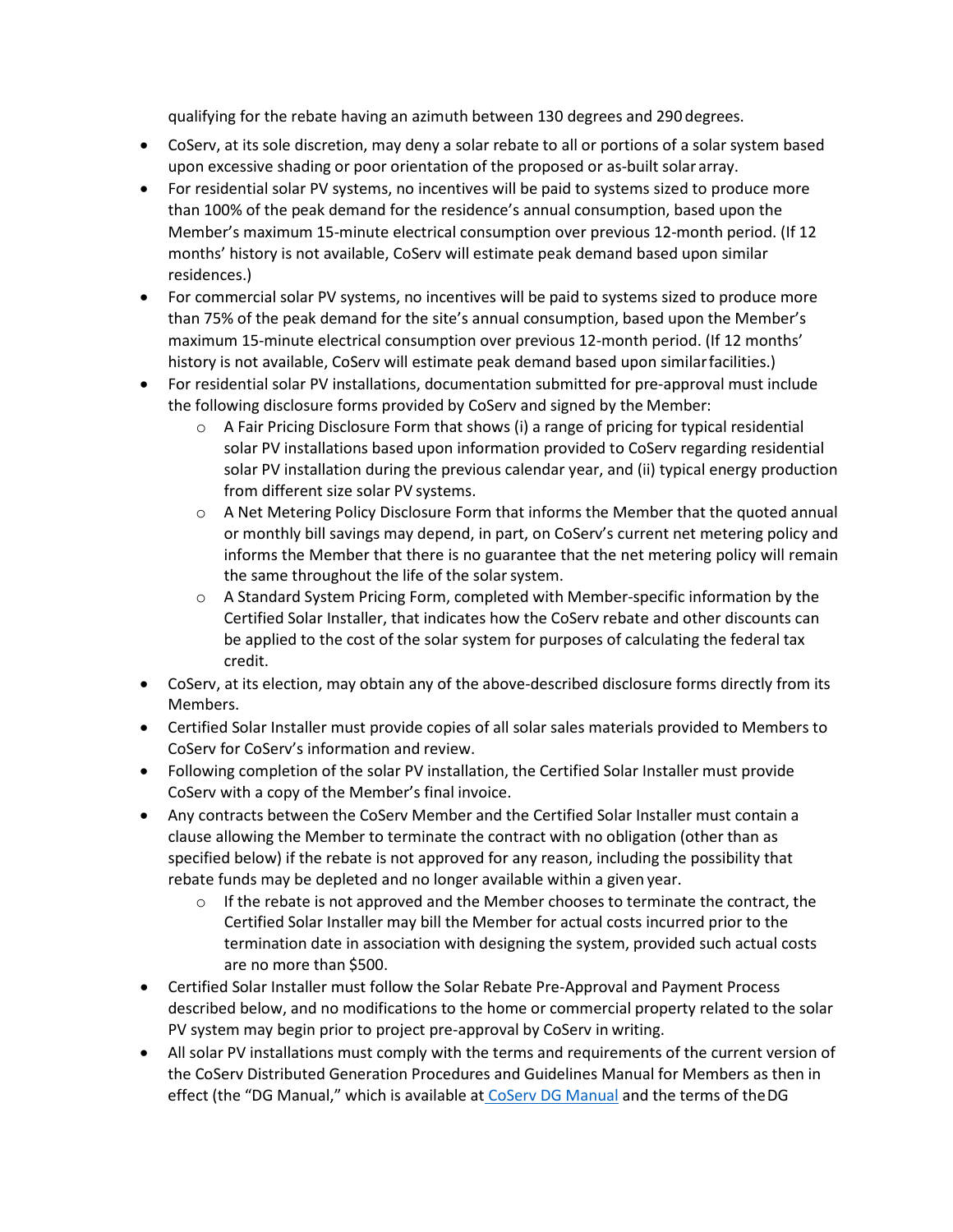Manual will control in the event of any conflict between the DG Manual and these Terms and Conditions.

- CoServ, in its sole discretion, will determine whether any particular solar photovoltaic system is eligible for a CoServ solar rebate.
- A Certified Installer must follow the requirements in the Terms and Conditions whether or not rebate funds are available.

## **Solar Rebate Pre-Approval and Payment Process**

Certified Solar Installers must adhere to the following process in order for the Member to be eligible to receive a solar rebate from CoServ:

- Prior to beginning any construction, Certified Solar Installer must provide CoServ with the following documentation for pre-approval of the solar installation:
	- $\circ$  Completed application from the DG Manual (including \$25 application fee)
	- o Engineering Package containing:
		- Cover Page
		- Site map
		- Roof layout
		- **Electrical one-line diagram**
		- **Electrical calculations**
		- **Mounting detail**
		- System labeling requirements
	- o Technical specifications of the inverter(s) and panels
	- o Member-signed copy of the Fair Pricing Disclosure Form
	- o Member-signed copy of the Net Metering Policy Disclosure Form
	- o Member-signed copy of the Standard System Pricing Form
	- $\circ$  All sales and contract documentation provided to the Member, including, but not limited to, proposal describing system, costs, performance, financing and warranty information.
- All documentation (including, but not limited to, the Engineering Package, the disclosure and pricing forms, and the rebate application) and communications related to the pre-approval process must be submitted to CoServ via e-mail at solar@coserv.com.
- CoServ will review all pre-approval documentation and, at its sole discretion, make a site visit and consult with the Member prior to pre-approval. If all documentation is in order and the planned solar PV installation meets the criteria for a solar rebate, CoServ will pre-approve the planned installation and issue to the Certified Solar Installer a Solar Rebate Pre-Approval Authorization, and CoServ will also reserve rebate funds for the project. CoServ anticipates that, in most cases, its pre-approval review will be completed within 10 working days. Only after receiving the Solar Rebate Pre-Approval Authorization may the Certified Solar Installer begin site work on the solar project. CoServ reserves the right to revoke its pre-approval and deny the solar rebate for any PV systems for which the contractor begins work prior to receiving the Solar Rebate Pre-Approval Authorization.
- Following completion of the solar PV installation, the Certified Solar Installer must provide to CoServ a copy of the Member's final invoice. CoServ will perform a post-installation inspection of the PV system to ensure that program guidelines were followed. CoServ will also install a Distributed Generation meter and the solar Power Production Meter at this time. If CoServ determines that the solar installation has been completed in good order and that it meets the requirements for the Solar Rebate, then CoServ will release the rebate funds to theMember.